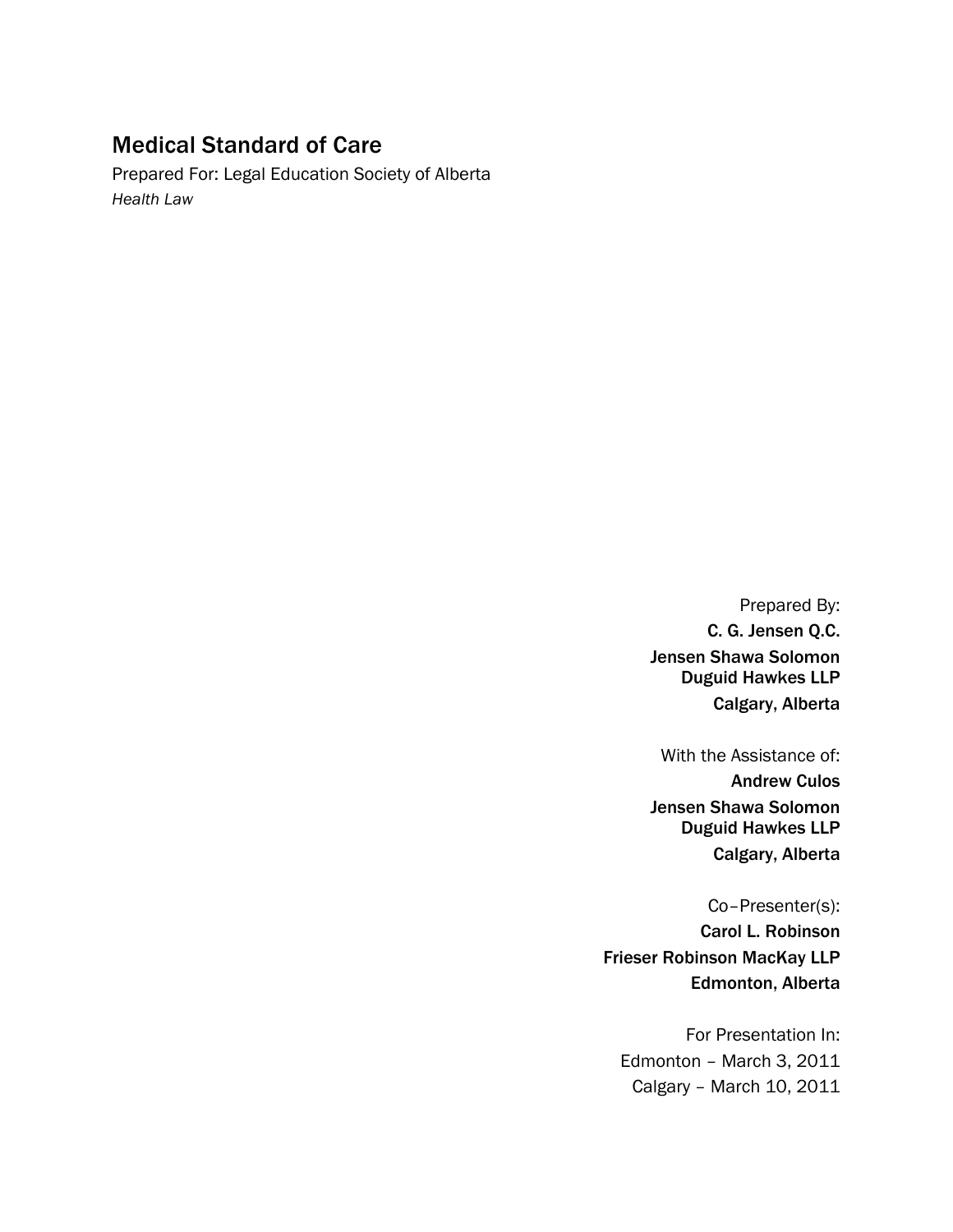## Medical Standard of Care

This paper will focus on the standard of care a physician owes to his or her patient. It will begin with an overview of the relationship between duty and standard of care in medical negligence cases, after which it will discuss the general principles used by a court in determining the standard of care. The paper will proceed to highlight key factors considered by a court when conducting a standard of care analysis, and it will conclude by discussing two defences that are commonly raised against allegations of medical negligence that relate to the standard of care.

## DUTY OF CARE AND STANDARD OF CARE INTERRELATIONSHIP

The law is clear that in a physician/patient relationship, the doctor owes a duty of care to his or her patient. Although the duty of care is often thought of as an overarching duty of the doctor towards the patient, it may also be considered as a number of component duties, including duties to attend, to diagnose, to refer, to treat, to take notes, to anticipate, to instruct, and to reconsider. For each of these specific duties, just as for the broader duty of care of doctor to patient generally, there is a corresponding standard of care. Because a duty of care in a case involving medical negligence is often taken for granted, a court's analysis will often focus on (or at least begin with) establishing the scope or degree of care required by the duty (standard of care).

Through the course of this paper reference will be made to case-law that helps in the determination of standards of care associated with the component duties noted above. With the foregoing in mind, however, it is important to remember that there is an overriding principle in the determination of a doctor's standard of care, and that it is important for courts not to focus too narrowly on one specific alleged wrongdoing because of the potential risk of collapsing the broad standard of care analysis into an examination of only one feature that may confuse the issue: Ellen I. Picard & Gerald B. Robertson, Legal Liability of Doctors and Hospitals in Canada, 4th ed. (Toronto: Thomson Canada Limited, 2007) "Picard", p. 296. The overriding principle in a standard of care analysis will be discussed presently.

## STANDARD OF CARE GENERALLY

A determination of the appropriate standard of care is a question of law; whether that standard of care has been met is a question of fact: *Allen (Next Friend of) v. University Hospitals Board*, 2002 ABCA 195, at para. 8.

The following passage from *Percy v. Kieser*, [2005] A.J. No. 1757 (Q.B.) at para. 77 sets out the generally accepted statement of law regarding the standard of care to be exercised by a physician:

A doctor undertakes that she possesses and utilizes the skill, knowledge and judgment of the average reasonable doctor. In judging the average reasonable doctor regard must be had to the special class and community to which the doctor belongs. If she holds herself out as a specialist, a higher degree of skill is required of her, equal to that of a reasonably competent